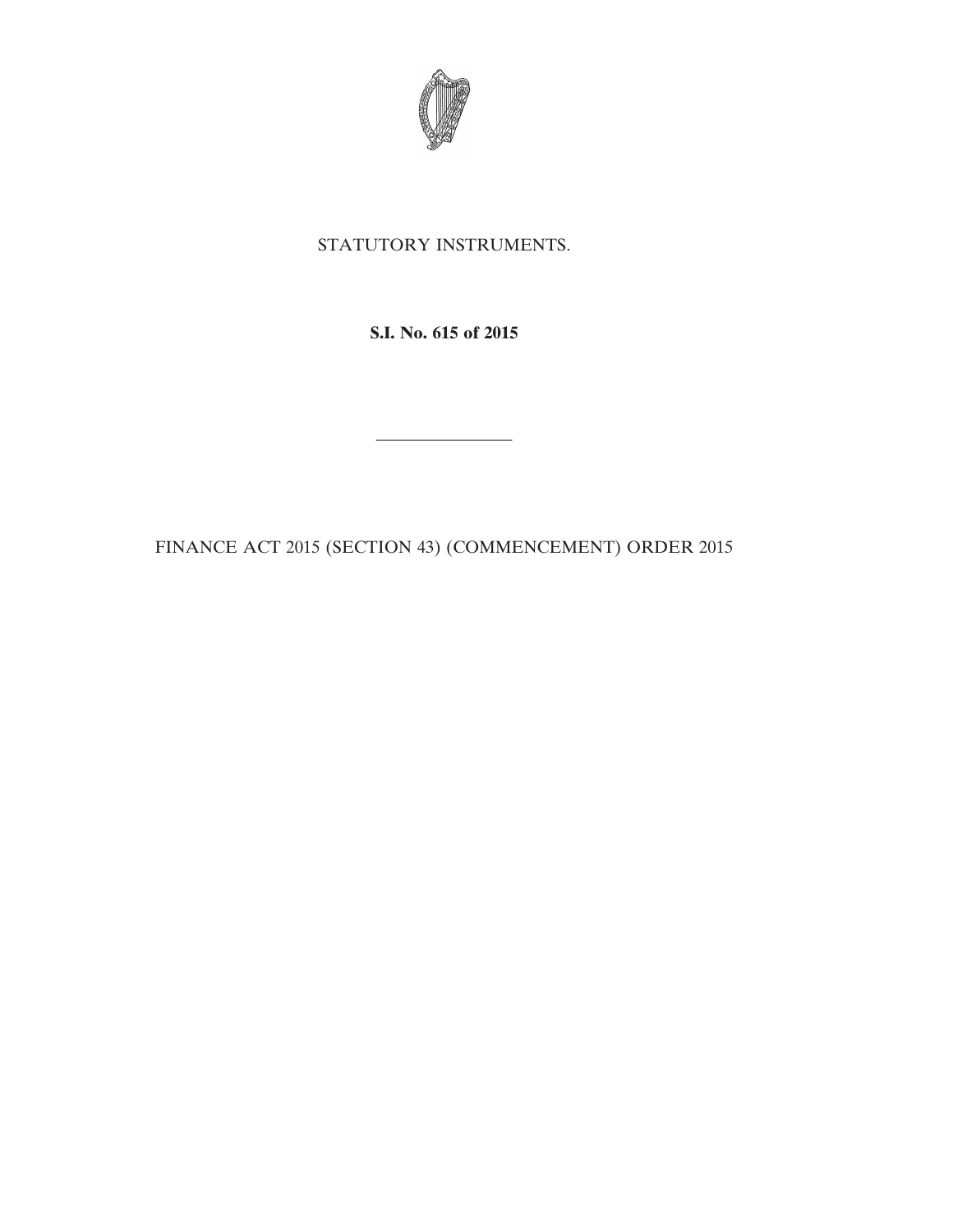## FINANCE ACT 2015 (SECTION 43) (COMMENCEMENT) ORDER 2015

I, MICHAEL NOONAN, Minister for Finance, in exercise of the powers conferred on me by section 43(2) of the Finance Act 2015 (No. 52 of 2015), hereby order as follows: hereby order the following Regulations:

1. This Order may be cited as the Finance Act 2015 (Section 43) (Commencement) Order 2015.

2. The 1st day of January 2016 is appointed as the day on which section 43(1)(*b*) of the Finance Act 2015 (No. 52 of 2015) shall come into operation.



GIVEN under my Official Seal, 22 December 2015.

> MICHAEL NOONAN, Minister for Finance.

*Notice of the making of this Statutory Instrument was published in "Iris Oifigiúil" of* 8*th January*, 2016.